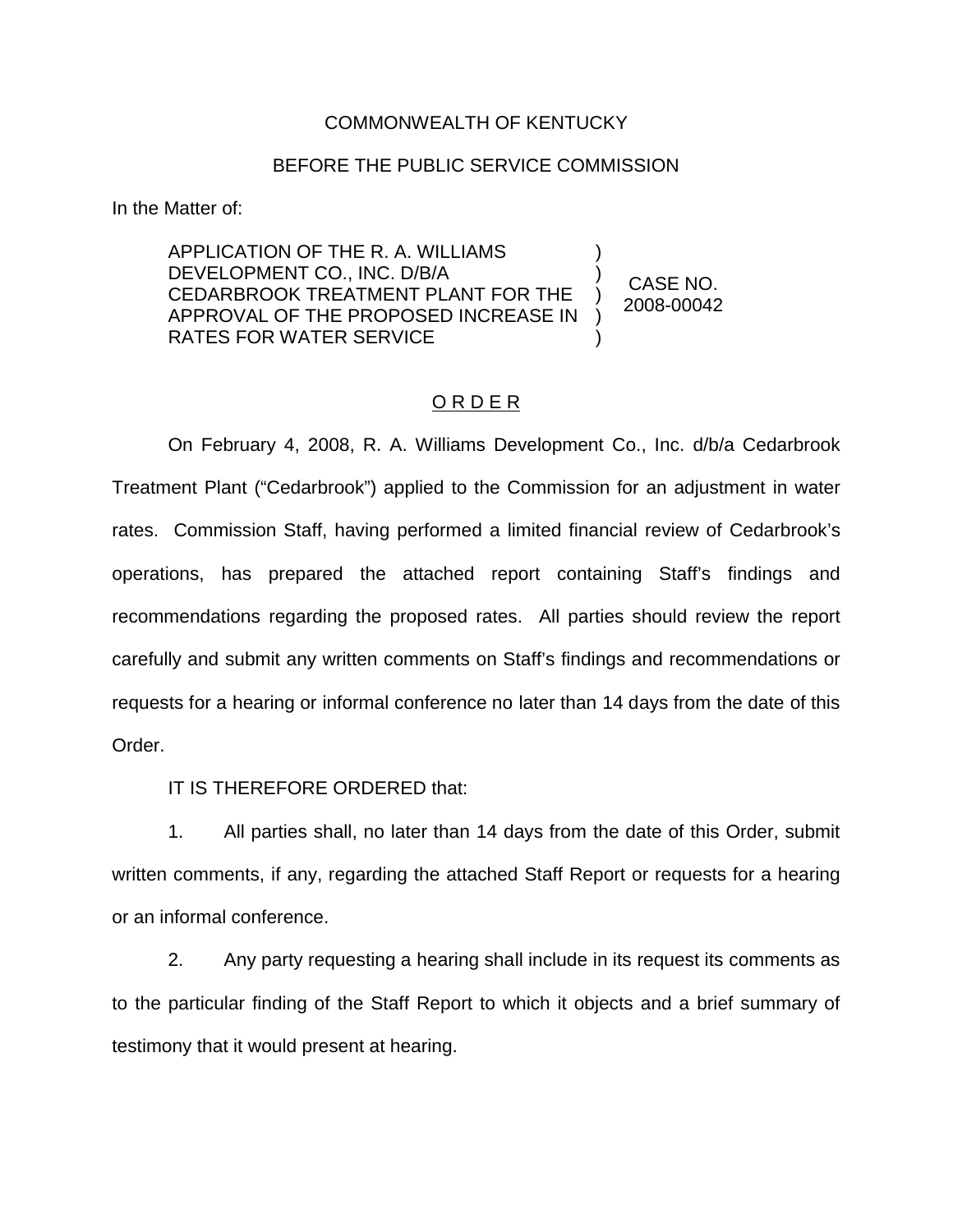3. If no request for a hearing or an informal conference is received within the 14 days, this case shall stand submitted to the Commission for decision.

Done at Frankfort, Kentucky, this 1<sup>st</sup> day of April, 2008.

By the Commission

**TES** Links écutive Director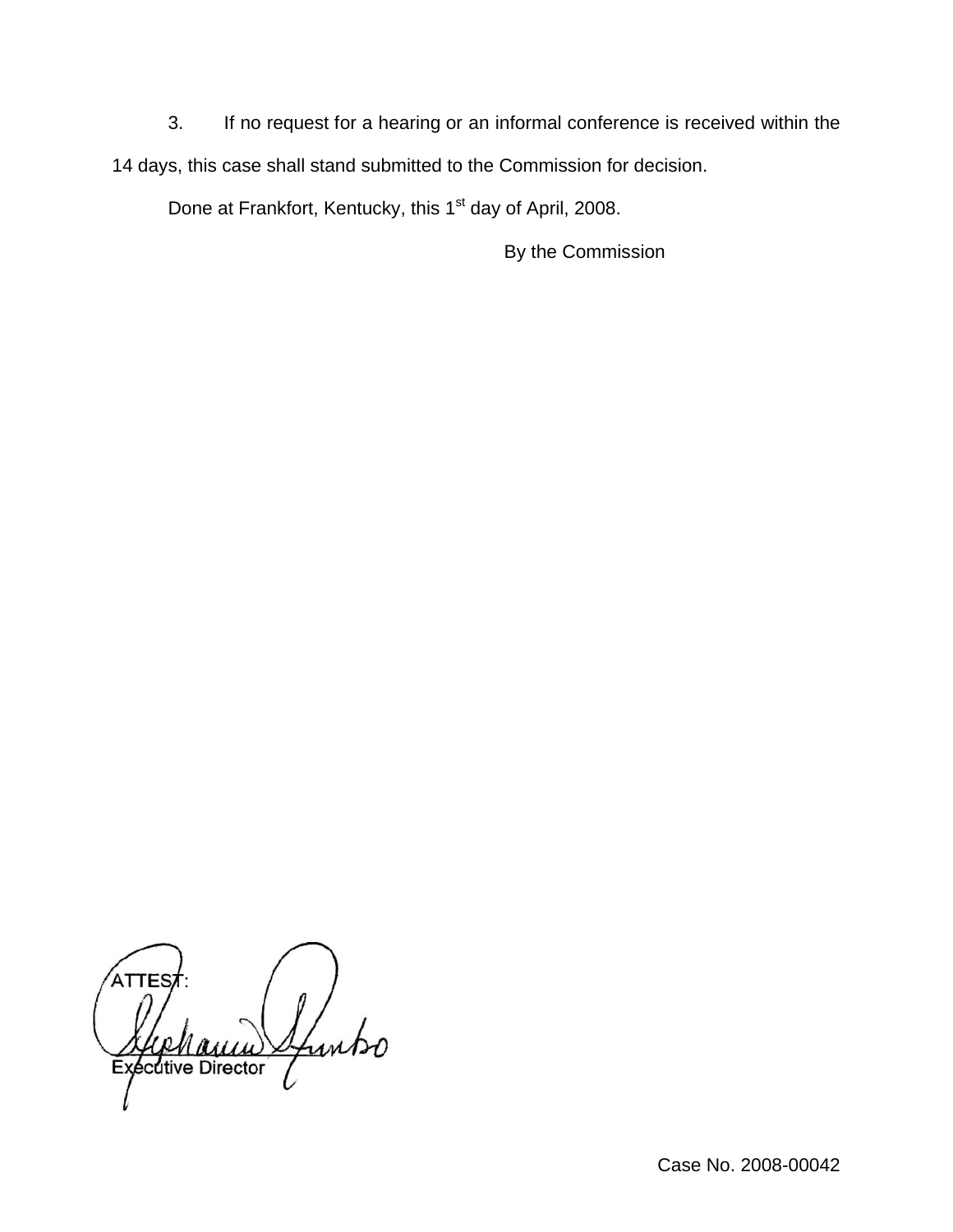## STAFF REPORT

### ON

# R. A. WILLIAMS DEVELOPMENT CO., INC. D/B/A CEDARBROOK TREATMENT PLANT

# CASE NO. 2008-00042

Pursuant to a request by R. A. Williams Development Co., Inc. d/b/a Cedarbrook Treatment Plant ("Cedarbrook") for assistance with the preparation of a rate application, Commission Staff performed a limited financial review of Cedarbrook's test period operations, the calendar year ending December 31, 2006. The scope of Staff's review was limited to obtaining information as to whether the test period operating revenues and expenses were representative of normal operations. Insignificant or immaterial discrepancies were not pursued and are not addressed herein.

Upon completion of its limited review, Staff presented to Cedarbrook a draft rate application containing a pro forma income statement reflecting Staff's findings and recommendations. On February 4, 2008, Cedarbrook submitted its rate application to the Commission for consideration. Cedarbrook and Cedarbrook Utilities, LLC jointly submitted an application on February 14, 2008 requesting approval of the transfer of the treatment and collection facilities from Cedarbrook to Cedarbrook Utilities, LLC, which the Commission docketed as Case No. 2008-00040. $<sup>1</sup>$ </sup>

Cedarbrook accepted the findings and recommendations of Staff's review and included those as its pro forma operating statement in its application, which is appended

<sup>&</sup>lt;sup>1</sup> Case No. 2008-00040, Joint Application of R.A. Williams Construction Company, Inc. and Cedarbrook Utilities, LLC for Approval of the Transfer of Wastewater Treatment Plant to Cedarbrook, Utilities, LLC.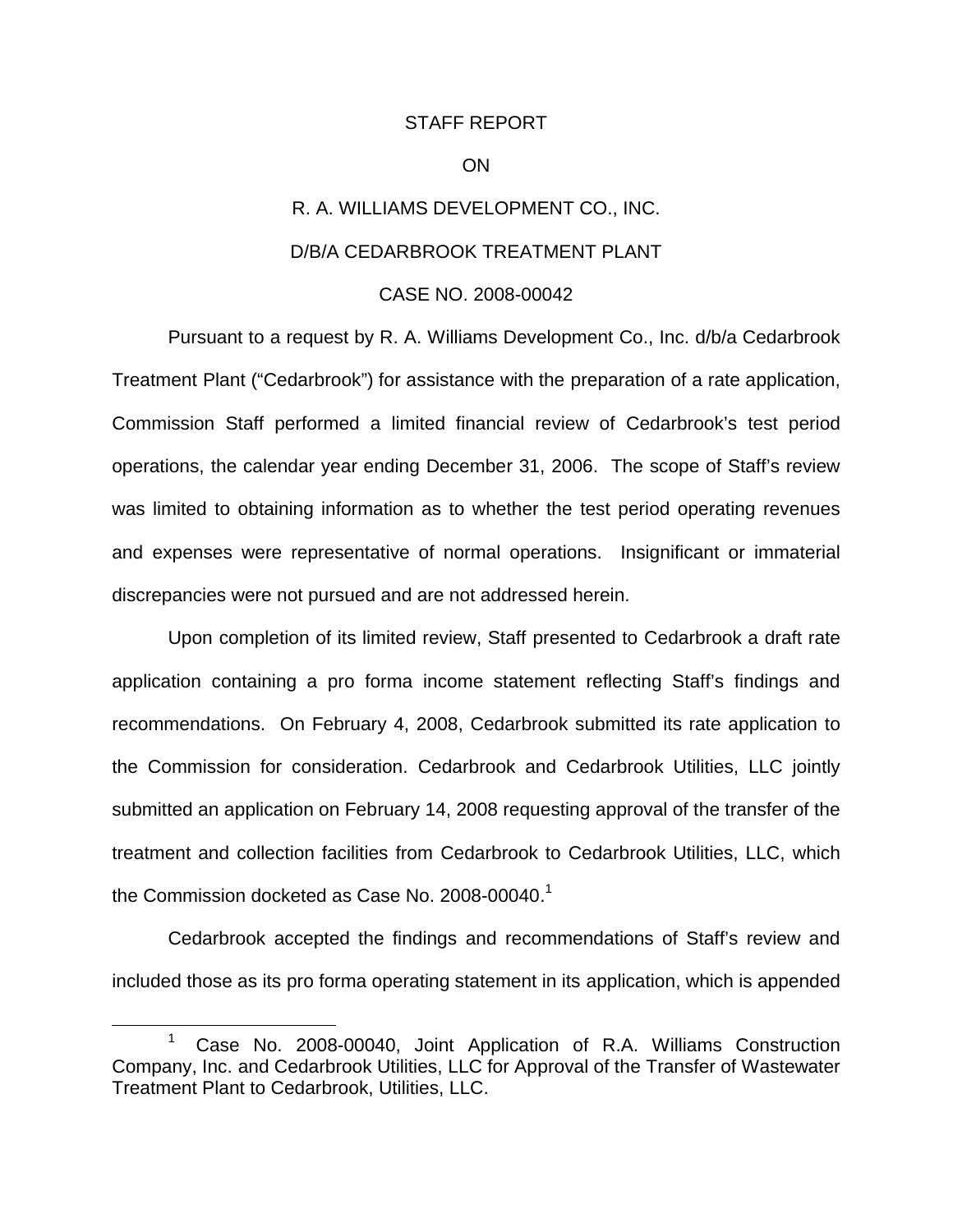hereto as Attachment A. Given the proposed transfer of ownership of Cedarbrook's assets, Staff is revising the original findings and recommendations of its field review. Staff's revised pro forma operations and explanations of its revisions are attached hereto as Appendix B.

Eddie Beavers of the Commission's Division of Financial Analysis is responsible for the pro forma revenue adjustment and the calculation of the recommended rate. Mark Frost of the same division is responsible for all pro forma expense adjustments, the revised pro forma adjustments, and the revenue requirement determination.

Cedarbrook determined that it's requested pro forma operations would support a revenue requirement from rates of \$37,937, an increase of \$23,525 or 163.232 percent above the normalized revenue from rates of \$14,412. Using its requested revenue requirement, Cedarbrook calculated a flat monthly rate of \$62.00. As shown in Appendix C of this report, Staff's revised pro forma operations combined with an 88 percent operating ratio results in a revenue requirement from rates of \$28,392, an increase of \$13,980 or 97.002 percent above the normalized revenue from rates of \$14,412. The calculation of Staff's recommended flat residential rate of \$46.40 is contained in Appendix C.

Staff's recommended revenue requirement from rates will allow Cedarbrook to cover its pro forma operating expenses, and provide for future equity growth. The rate contained in Attachment C will produce the revenue requirement determined reasonable herein of \$28,392, and therefore, Staff recommends that the Commission accept that rate.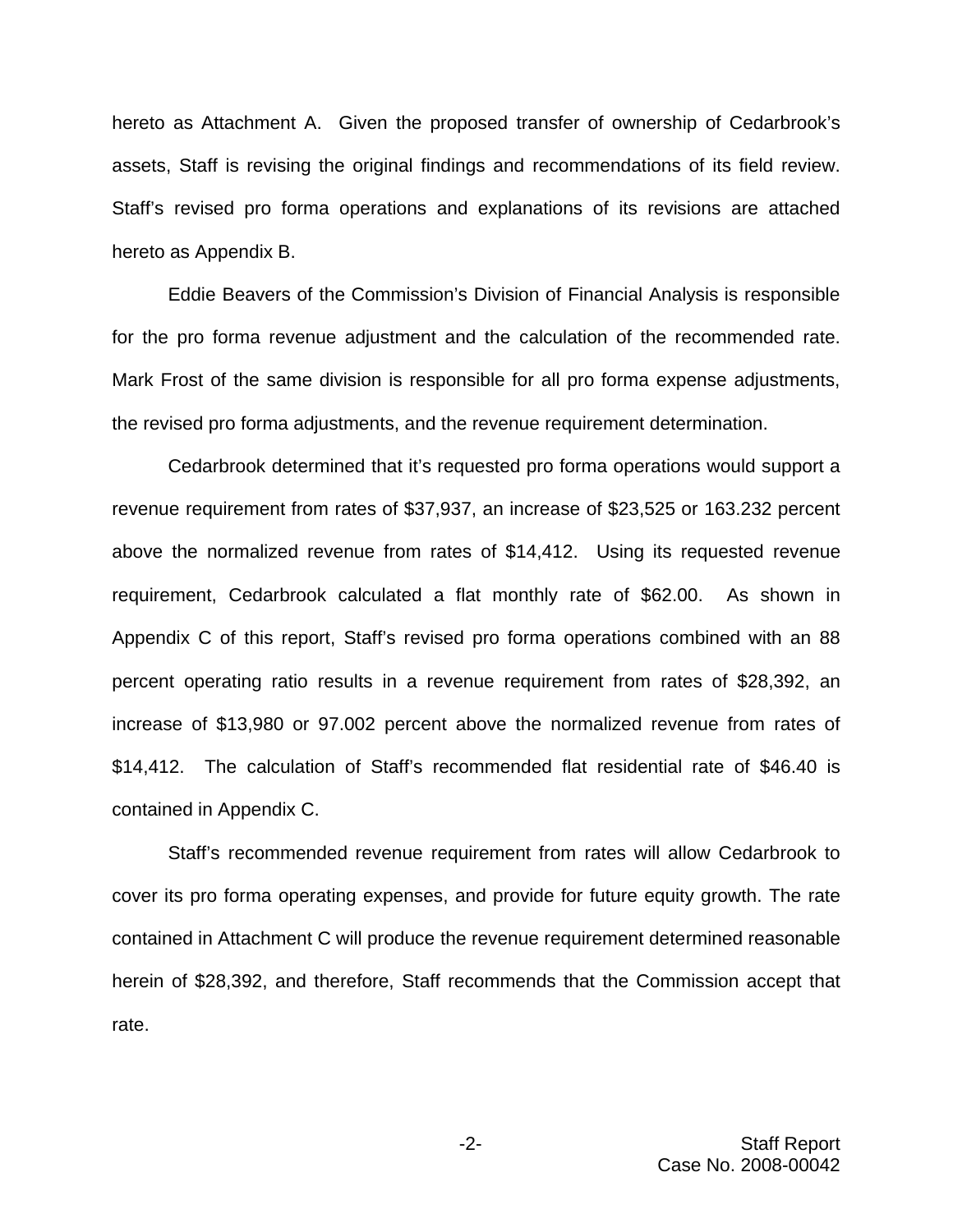# **Signatures**

Prepared by: Mark C. Frost Financial Analyst, Water and Sewer Revenue Requirements Branch Division of Financial Analysis

\_\_\_\_\_\_\_\_\_\_\_\_\_\_\_\_\_\_\_\_\_\_\_\_\_\_\_\_\_\_\_\_

Prepared by: Eddie Beavers Rate Analyst, Communications, Water and Sewer Rate Design Branch Division of Financial Analysis

\_\_\_\_\_\_\_\_\_\_\_\_\_\_\_\_\_\_\_\_\_\_\_\_\_\_\_\_\_\_\_\_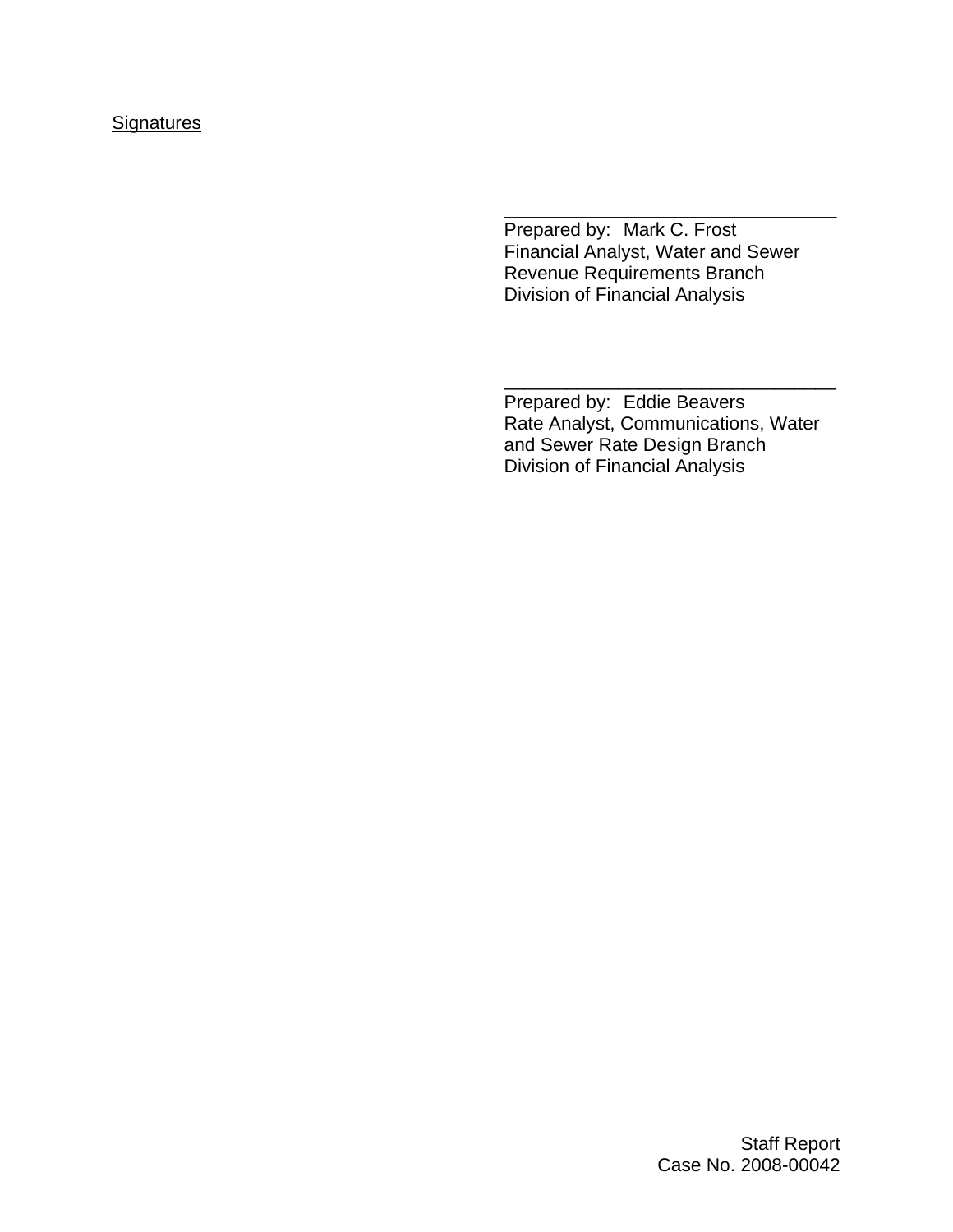# APPENDIX A STAFF REPORT CASE NO. 2008-00042 CEDARBROOK'S REQUESTED PRO FORMA OPERATIONS

|                                 |                          | <b>Test Period</b> |                           | Pro Forma   |      |                | Pro Forma  |
|---------------------------------|--------------------------|--------------------|---------------------------|-------------|------|----------------|------------|
|                                 |                          | Actual             |                           | Adjustments | Ref. |                | Operations |
| <b>Operating Revenues:</b>      |                          |                    |                           |             |      |                |            |
| Residential                     | \$                       | 13,813             | \$                        | 599         | (a)  | \$             | 14,412     |
| <b>Misc. Operating Revenues</b> |                          | 411                |                           | 0           |      |                | 411        |
| <b>Total Operating Revenues</b> | \$                       | 14,224             | $\boldsymbol{\mathsf{S}}$ | 599         |      | \$             | 14,823     |
| <b>Operating Expenses:</b>      |                          |                    |                           |             |      |                |            |
| Operation & Maint. Exp:         |                          |                    |                           |             |      |                |            |
| Sludge Hauling                  | \$                       | 4,383              | \$                        | (3,054)     | (b)  | \$             | 1,329      |
| <b>Utility Service - Water</b>  |                          | 408                |                           |             |      |                | 408        |
| Testing/Analysis of Effluent    |                          | 0                  |                           | 1,896       | (c)  |                | 1,896      |
| Electricity                     |                          | 2,879              |                           | 0           |      |                | 2,879      |
| Chemicals                       |                          | 1,308              |                           | (150)       | (d)  |                | 1,158      |
| Misc Sup & Exp - Treat. & Disp. |                          | 8,785              |                           | (8,785)     | (e)  |                | 0          |
| <b>Routine Maintenance Fee</b>  |                          | 8,590              |                           | 122         | (f)  |                | 8,712      |
| Maintenance                     |                          | 0                  |                           | 3,825       | (g)  |                | 3,825      |
| <b>Office Supplies</b>          |                          | 34                 |                           | 0           |      |                | 34         |
| <b>Outside Services - Legal</b> |                          | 0                  |                           | 78          | (h)  |                | 78         |
| <b>Outside Services - MGT</b>   |                          | 13,865             |                           | (1, 865)    | (i)  |                | 12,000     |
| Total Operation & Maint. Exp.   | $\mathfrak{S}$           | 40,252             | \$                        | (7,933)     |      | $\mathfrak{L}$ | 32,319     |
| Depreciation                    |                          | 511                |                           | (257)       | (j)  |                | 254        |
| Amortization                    |                          | 0                  |                           | 1,181       | (k)  |                | 1,181      |
| Taxes Other than Income Tax     |                          | 107                |                           | 0           |      |                | 107        |
| <b>Total Operating Expenses</b> | \$                       | 40,870             | $\boldsymbol{\theta}$     | (7,009)     |      | \$             | 33,861     |
| Net Operating Income            | $\overline{\mathcal{S}}$ | (26, 646)          | \$                        | 7,608       |      | \$             | (19,038)   |
| Other Income:                   |                          |                    |                           |             |      |                |            |
| <b>Interest Dividend Income</b> |                          | 130                |                           | 0           |      |                | 130        |
| Net Income                      | \$                       | (26, 516)          | \$                        | 7,608       |      | \$             | (18,908)   |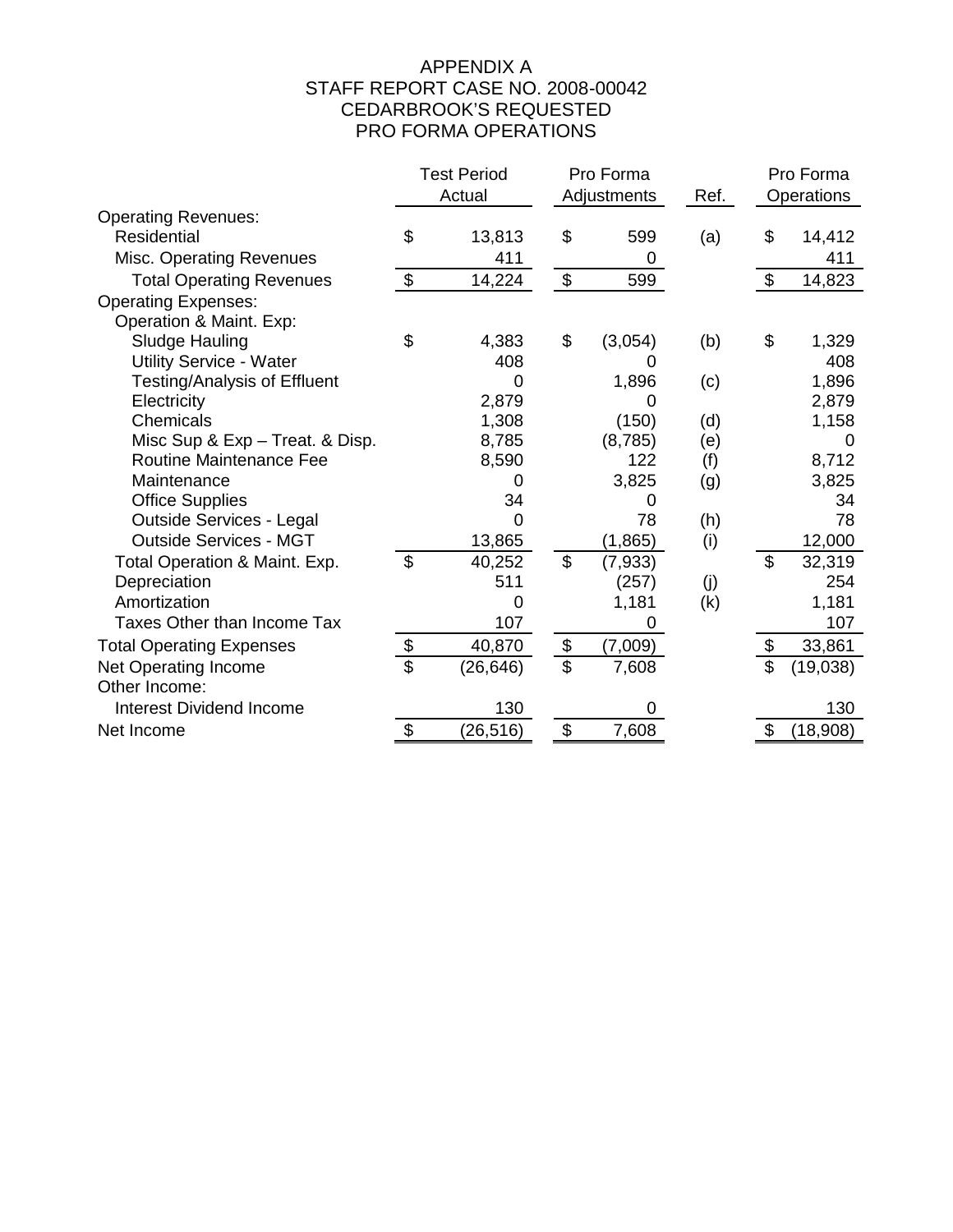### **a. Normalized Operating Revenues - Residential:**

**Revenue normalization using end-of-period customer level and the current tariffed rate.**

| <b>Current Tariffed Rate</b>                  |   | 23.55  |
|-----------------------------------------------|---|--------|
| Multiplied by: Residential End-of-Period      |   | 51     |
| Monthly Revenue                               |   | 1.201  |
| Multiplied by: 12-Months                      |   |        |
| Normalized Annual Revenues from Rates         | S | 14,412 |
| Less: Reported Residential Operating Revenues |   | 13,813 |
| Pro Forma Adjustment                          |   | 599    |

#### **b. Sludge Hauling Expense:**

**In the test-period, Cedarbrook expensed several items (CCTV Sewer lines, Root Cutting, and Cleaning the Creek) that are considered nonrecurring and should be removed from expenses and amortized. Also, a prior period expenditure has been removed from the test-period operations. To reflect the removal of the prior period and the non-recurring costs, sludge hauling expense has been reduced by \$4,782. The associated amortization is discussed in a following adjustment.**

| <b>Invoice Date</b>                   | Description                                         |           | Amount   |
|---------------------------------------|-----------------------------------------------------|-----------|----------|
| 01/03/06                              | Cleaning Creek & Pumping Treatment Plant - 11/30/05 | \$        | 300.00   |
| 01/31/06                              | Cleaning out the creek - 1/4/06                     |           | 300.00   |
| 01/31/06                              | Cleaning out the creek - 1/22/06                    |           | 300.00   |
| 02/20/06                              | <b>CCTV of Sewer Lines</b>                          |           | 1,982.00 |
| 02/20/06                              | Root Cutting (Flat Rate)                            |           | 1,000.00 |
| 03/07/06                              | Cleaning out the creek - 2/2/06                     |           | 300.00   |
| 03/07/06                              | Pump Digester & Chlorine Basin - 2/27/06            |           | 318.00   |
| 08/01/06                              | <b>Pumping Treatment Plant</b>                      |           | 159.00   |
| 08/01/06                              | Cleaning out the creek                              |           | 300.00   |
| 08/01/06                              | <b>Pumping Treatment Plant</b>                      |           | 159.00   |
| 11/02/06                              | Cleaning out the creek                              |           | 300.00   |
| 11/02/06                              | Pumping rear lift station                           |           | 375.00   |
| 11/02/06                              | Pump Chlorine Basin & skim clarifier                | $\ddot{}$ | 318.00   |
| Sludge Hauling Expense                |                                                     | \$        | 6,111    |
| Less: CCTV & Root Cutting             |                                                     |           | (2,982)  |
| Less: Creek Cleaning                  |                                                     |           | (1,500)  |
| Less: Prior Period Expenditure        |                                                     | +         | (300)    |
| Test-Period Sludge Hauling Expense    |                                                     | \$        | 1,329    |
| Less: Reported Sludge hauling Expense |                                                     |           | 4,383    |
| Pro Forma Adjustment                  |                                                     | \$        | (3,054)  |

### **c. Testing/Analysis:**

**Currently Cedarbrook is paying Fouser Environmental a monthly testing fee of \$158. This adjustment reflects the annual testing cost of \$1,896.**

| Monthly Testing/Analysis Fee    | 158  |
|---------------------------------|------|
| Multiplied by: 12-Months        |      |
| Annual Testing/Analysis Expense | .896 |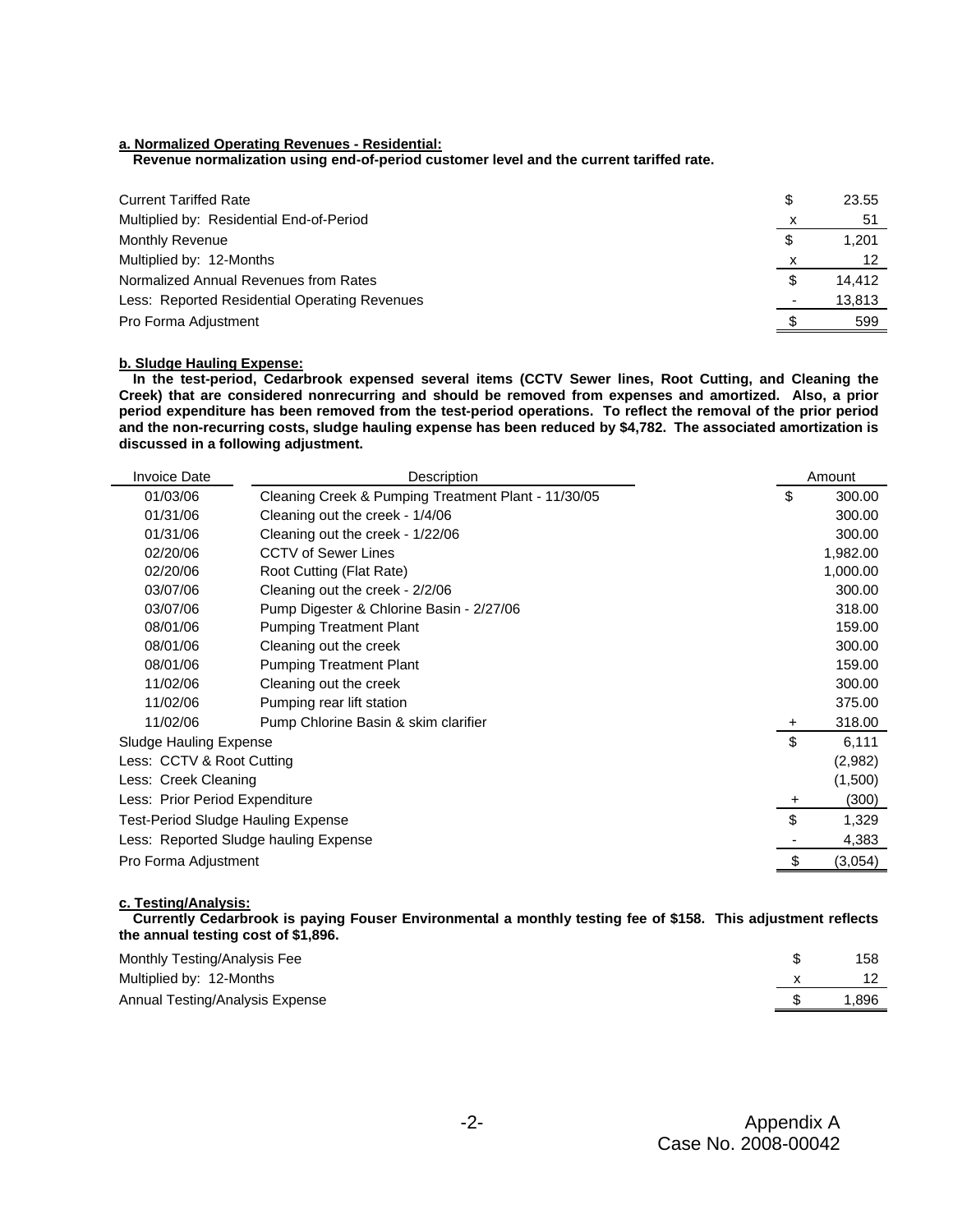#### **d. Chemicals: This adjustment reflects the actual test-period chemical costs.**

| <b>Invoice Date</b>                 | Vendor                          | Description              |       | Amount   |
|-------------------------------------|---------------------------------|--------------------------|-------|----------|
| 01/31/06                            | <b>Brockyln Utilities</b>       | <b>Chlorine Test Kit</b> | \$    | 120.25   |
| 02/20/06                            | <b>Farmdale Development</b>     | 1 - 100LB HTH Drum       |       | 140.95   |
| 02/20/06                            | <b>Brockyln Utilities</b>       | <b>Chlorine Tablets</b>  |       | 148.40   |
| 03/30/06                            | <b>Brockyln Utilities</b>       | <b>Chlorine Tablets</b>  |       | 148.40   |
| 05/31/06                            | <b>Brockyln Utilities</b>       | <b>Chlorine Tablets</b>  |       | 148.40   |
| 10/20/06                            | <b>Covered Bridge</b>           | <b>Chlorine Tablets</b>  |       | 105.00   |
| 12/02/06                            | <b>Covered Bridge</b>           | 1 - 100LB HTH Drum       |       | 149.40   |
| 12/02/06                            | <b>Covered Bridge</b>           | <b>Chlorine Tablets</b>  | $\pm$ | 198.75   |
| <b>Test-Period Chemical Expense</b> |                                 |                          | \$    | 1,159.55 |
|                                     | Less: Reported Chemical Expense |                          |       | 1,308.00 |
| Pro Forma Adjustment                |                                 |                          |       | (148.45) |
|                                     |                                 |                          |       |          |

#### **e. Misc Sup & Exp - Treatment & Disp.:**

**Expenditures reported in this account have been transferred to the correct accounts.**

| <b>Misclassified Expenses</b> | \$ | (8,785) |
|-------------------------------|----|---------|
|                               |    |         |

### **f. Maintenance:**

**In the test-period, Cedarbrook expensed several items that are considered to be capital expenditures that should be removed from expenses and depreciated. Those costs have been removed and operating expenses increased by \$3,825 to reflect test-period maintenance expense. The associated depreciation is discussed in a following adjustment.**

| \$<br>Camden Environmental<br>Supplies & labor for blower motor assembly<br>01/31/06          | 88<br>900 |
|-----------------------------------------------------------------------------------------------|-----------|
|                                                                                               |           |
| <b>Multiple Visits</b><br>Camden Environmental<br>Local Serviceman Extra Visit - I/I Problems |           |
| 03/07/06<br>Camden Environmental<br>Extra Time Feb. Sludge return problems                    | 45        |
| Mow & Trim plant site $3 \& 25$<br>06/30/06<br>Camden Environmental                           | 75        |
| 11/02/06<br>Camden Environmental<br>Mow & Trim plant site                                     | 350       |
| 01/17/06<br><b>Installed Used Blower</b><br>Covered Bridge                                    | 1,363     |
| 01/31/06<br>Covered Bridge                                                                    | 230       |
| 02/20/06<br>Covered Bridge<br>Installed used blower motor                                     | 633       |
| 04/13/06<br>Covered Bridge<br>Installed New Sheaves - Plant Blower                            | 458       |
| 05/19/06<br>Covered Bridge<br>New Diffusers                                                   | 1,090     |
| 09/25/06<br>Covered Bridge<br><b>Cleaned Building/Serviced Blower</b>                         | 549       |
| 10/20/06<br>Covered Bridge<br>Serviced effluent pump                                          | 334       |
| 11/02/06<br>Covered Bridge<br>Repair electrical starter on blower motor                       | 230       |
| 12/02/06<br>Covered Bridge<br><b>Repaired Effluent Pump</b><br>$\overline{+}$                 | 566       |
| \$<br>Subtotal                                                                                | 6,911     |
| <b>Used Blower</b><br>Remove:                                                                 | (1, 363)  |
| Used Blower Motor                                                                             | (633)     |
| <b>New Diffusers</b><br>$+$                                                                   | (1,090)   |
| <b>Test-Period Maintenance Expense</b>                                                        | 3,825     |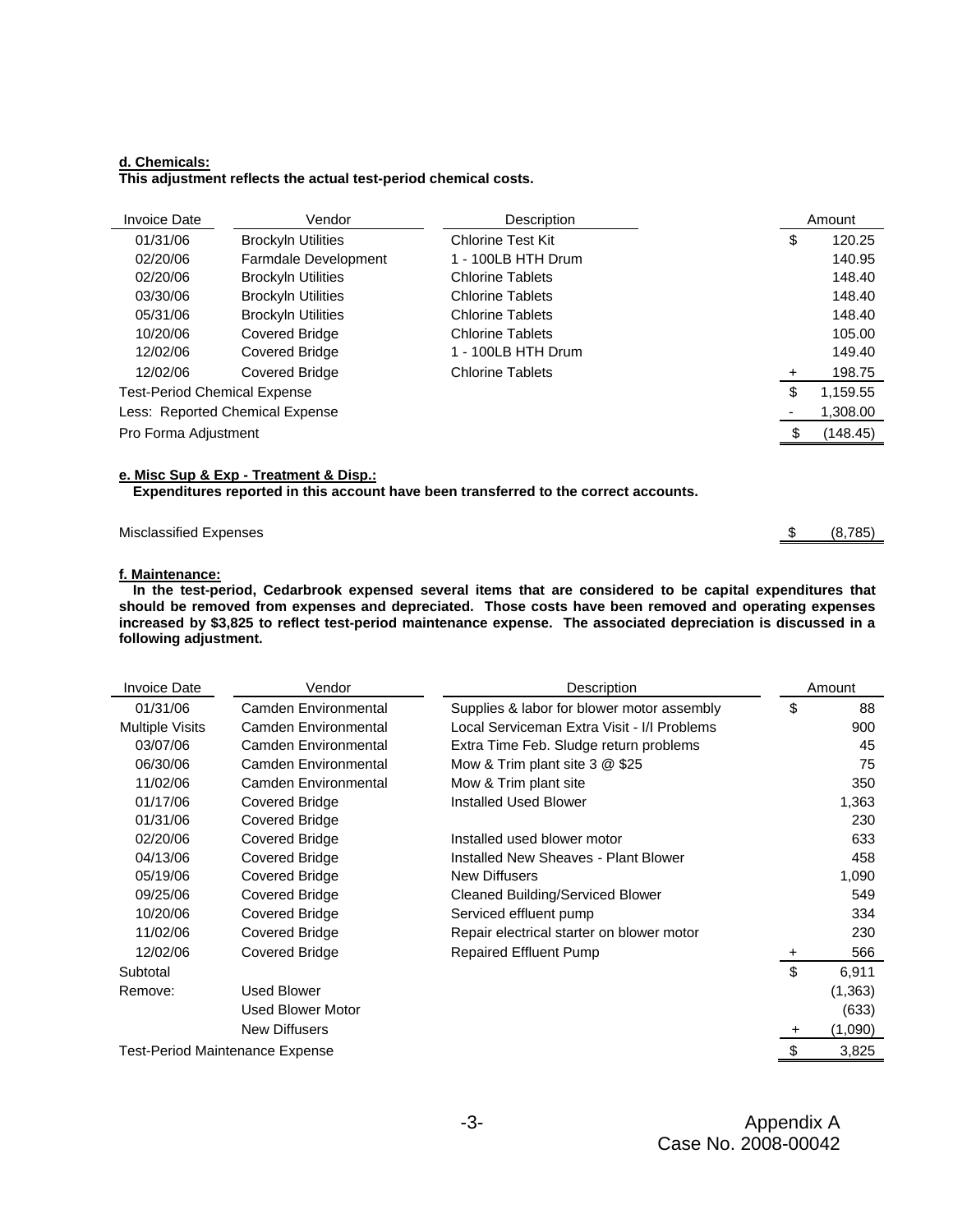#### **g. Routine Maintenance:**

**Currently Cedarbrook is paying Camden Environmental a monthly fee of \$726 for a licensed wastewater operator. This adjustment reflects the annual maintenance cost of \$8,712.**

| Monthly Routine Maintenance Fee            | 726   |
|--------------------------------------------|-------|
| Multiplied by: 12-Months                   |       |
| Normalized Routine Maintenance Expense     | 8.712 |
| Less: Reported Routine Maintenance Expense | 8,590 |
| Pro Forma Adjustment                       | 122   |

#### **h. Outside Services Employed - Legal**

**Test-period operating expenses have been increased to reflect the legal fees incurred for collecting pastdue accounts**

| 11/01/06 | Cecil F. Dunn Collection of Accounts | 78 |
|----------|--------------------------------------|----|
|          |                                      |    |

#### **i. Outside Services Employed**

**Ronald Osborne, Cedarbrook's owner has entered into a contract with Covered Bridge Utilities to manage and operate Cedarbrook for a fee of \$1,000 per month. This adjustment reflects the annual cost of the \$1,000 management service fee.** 

| Management/Operation Fee               | \$ | 1,000  |
|----------------------------------------|----|--------|
| Plus: Discharge Analysis Fee           |    | 130    |
| Monthly Revenue                        | S  | 1.130  |
| Multiplied by: 12-Months               | х  |        |
| Annual Management-Testing Expense      | \$ | 13.560 |
| Less: Reported Routine Maintenance Fee |    | 8,590  |
| Pro Forma Adjustment                   |    | 4,970  |

#### **j. Depreciation Expense:**

**The original plant should have been fully depreciated in 2005; therefore the associated depreciation expense has been removed. Also, the capital costs have been depreciated over their useful lives.**

|                                 |   | Depreciation |      |     |         |
|---------------------------------|---|--------------|------|-----|---------|
|                                 |   | Expenditure  | Life |     | Expense |
| <b>Installed Used Blower</b>    |   | 1,362.78     | 10   | \$  | 136     |
| Installed used blower motor     | S | 633.48       | 10   |     | 63      |
| New Diffusers                   | S | 1.089.91     | 20   |     | 54      |
| Plant Fully Depreciated in 2005 |   |              |      |     | (511)   |
| Pro Forma Adjustment            |   |              |      | \$. | (258)   |

#### **k. Amortization Expense:**

**The non-recurring costs have been amortized over their useful lives.**

|                      |             |       | Amortization |    |         |  |
|----------------------|-------------|-------|--------------|----|---------|--|
|                      | Expenditure |       | Life         |    | Expense |  |
| CCTV & Root Cutting  | \$          | 2,982 | 20           | \$ | 149     |  |
| Cleaning the Creek   | \$          | 1.500 |              |    | 300     |  |
| Legal Fees           | \$          | 4.391 | 6            |    | 732     |  |
| Pro Forma Adjustment |             |       |              | S  | 1.181   |  |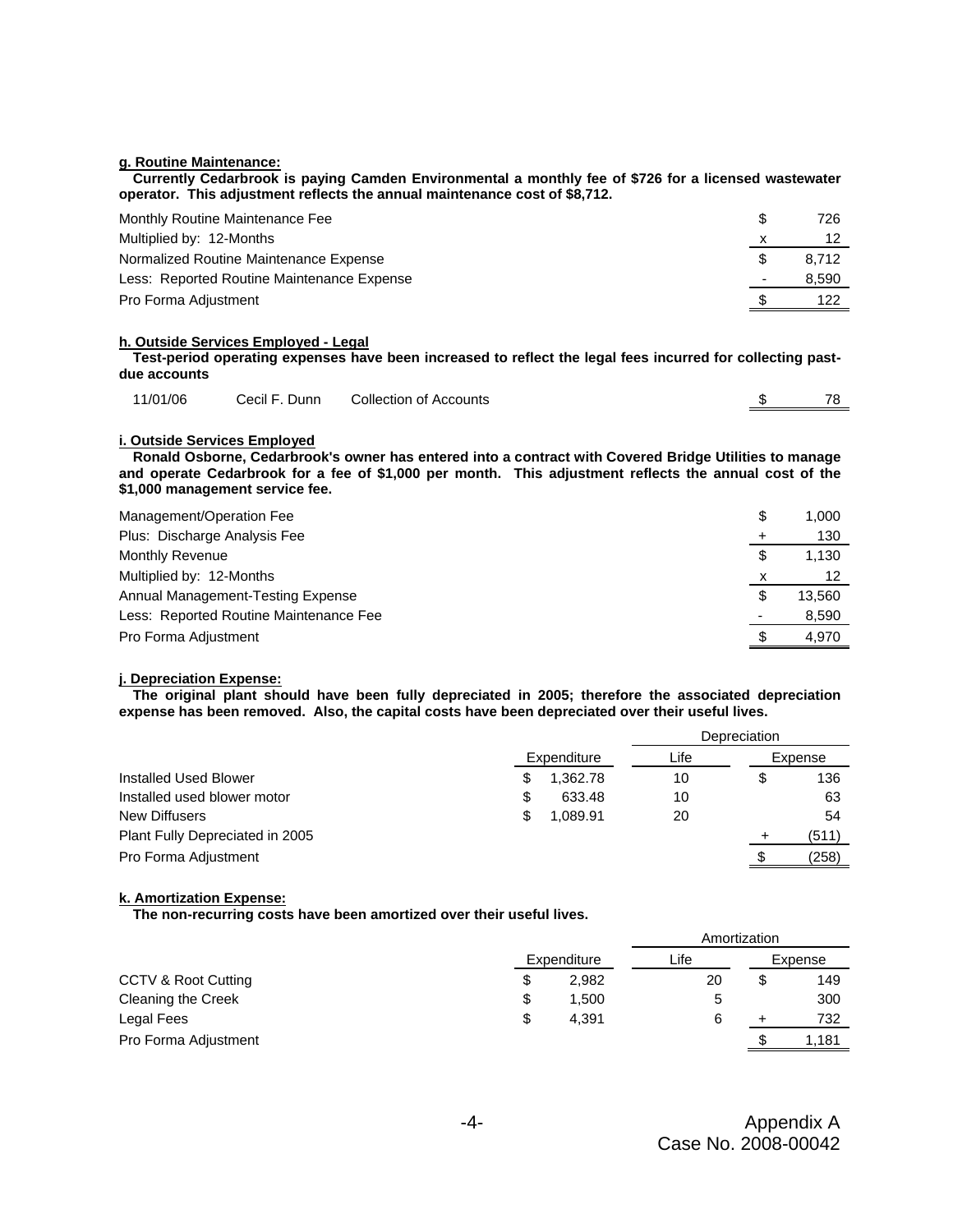# APPENDIX B STAFF REPORT CASE NO. 2008-00042 STAFF'S REVISED PRO FORMA OPERATIONS

|                                 | Cedarbrook<br>Revised<br>Pro Forma<br>Pro Forma |            |                   | <b>Staff Revised</b><br>Pro Forma |      |                           |            |
|---------------------------------|-------------------------------------------------|------------|-------------------|-----------------------------------|------|---------------------------|------------|
| <b>Account Titles</b>           |                                                 | Operations |                   | Adjustments                       | Ref. |                           | Operations |
| <b>Operating Revenues:</b>      |                                                 |            |                   |                                   |      |                           |            |
| Residential                     | \$                                              | 14,412     | \$                | 0                                 |      | \$                        | 14,412     |
| Misc. Operating Revenues        |                                                 | 411        |                   | 0                                 |      |                           | 411        |
| <b>Total Operating Revenues</b> | \$                                              | 14,823     | $\boldsymbol{\$}$ | 0                                 |      | $\boldsymbol{\mathsf{S}}$ | 14,823     |
| <b>Operating Expenses:</b>      |                                                 |            |                   |                                   |      |                           |            |
| Operation & Maint. Exp:         |                                                 |            |                   |                                   |      |                           |            |
| Owner/Manager Fee               | \$                                              | 0          | \$                | 3,600                             | (a)  | \$                        | 3,600      |
| Sludge Hauling                  |                                                 | 1,329      |                   | 0                                 |      |                           | 1,329      |
| Utility Service - Water         |                                                 | 408        |                   | 0                                 |      |                           | 408        |
| Testing/Analysis of Effluent    |                                                 | 1,896      |                   | 0                                 |      |                           | 1,896      |
| Electricity                     |                                                 | 2,879      |                   | 0                                 |      |                           | 2,879      |
| Chemicals                       |                                                 | 1,158      |                   | 0                                 |      |                           | 1,158      |
| Misc Sup & Exp - Treat. & Disp. |                                                 | 0          |                   | 0                                 |      |                           | 0          |
| Routine Maintenance Fee         |                                                 | 8,712      |                   | 0                                 |      |                           | 8,712      |
| Maintenance                     |                                                 | 3,825      |                   | 0                                 |      |                           | 3,825      |
| <b>Office Supplies</b>          |                                                 | 34         |                   | 0                                 |      |                           | 34         |
| Outside Services Emp. - Legal   |                                                 | 78         |                   | 0                                 |      |                           | 78         |
| Outside Services Emp. - MGT     |                                                 | 12,000     |                   | (12,000)                          | (a)  |                           | 0          |
| Total Operation & Maint. Exp.   | \$                                              | 32,319     | \$                | (8,400)                           |      | \$                        | 23,919     |
| Depreciation                    |                                                 | 254        |                   | 0                                 |      |                           | 254        |
| Amortization                    |                                                 | 1,181      |                   | 0                                 |      |                           | 1,181      |
| Taxes Other than Income Tax     |                                                 | 107        |                   | 0                                 |      |                           | 107        |
| <b>Total Operating Expenses</b> | \$                                              | 33,861     | \$                | (8,400)                           |      | \$                        | 25,461     |
| Net Operating Income            | \$                                              | (19,038)   | \$                | 8,400                             |      | \$                        | (10, 638)  |
| Other Income:                   |                                                 |            |                   |                                   |      |                           |            |
| Interest Dividend Income        |                                                 | 130        |                   | 0                                 |      |                           | 130        |
| Net Income                      | \$                                              | (18,908)   | \$                | 8,400                             |      | \$                        | (10, 508)  |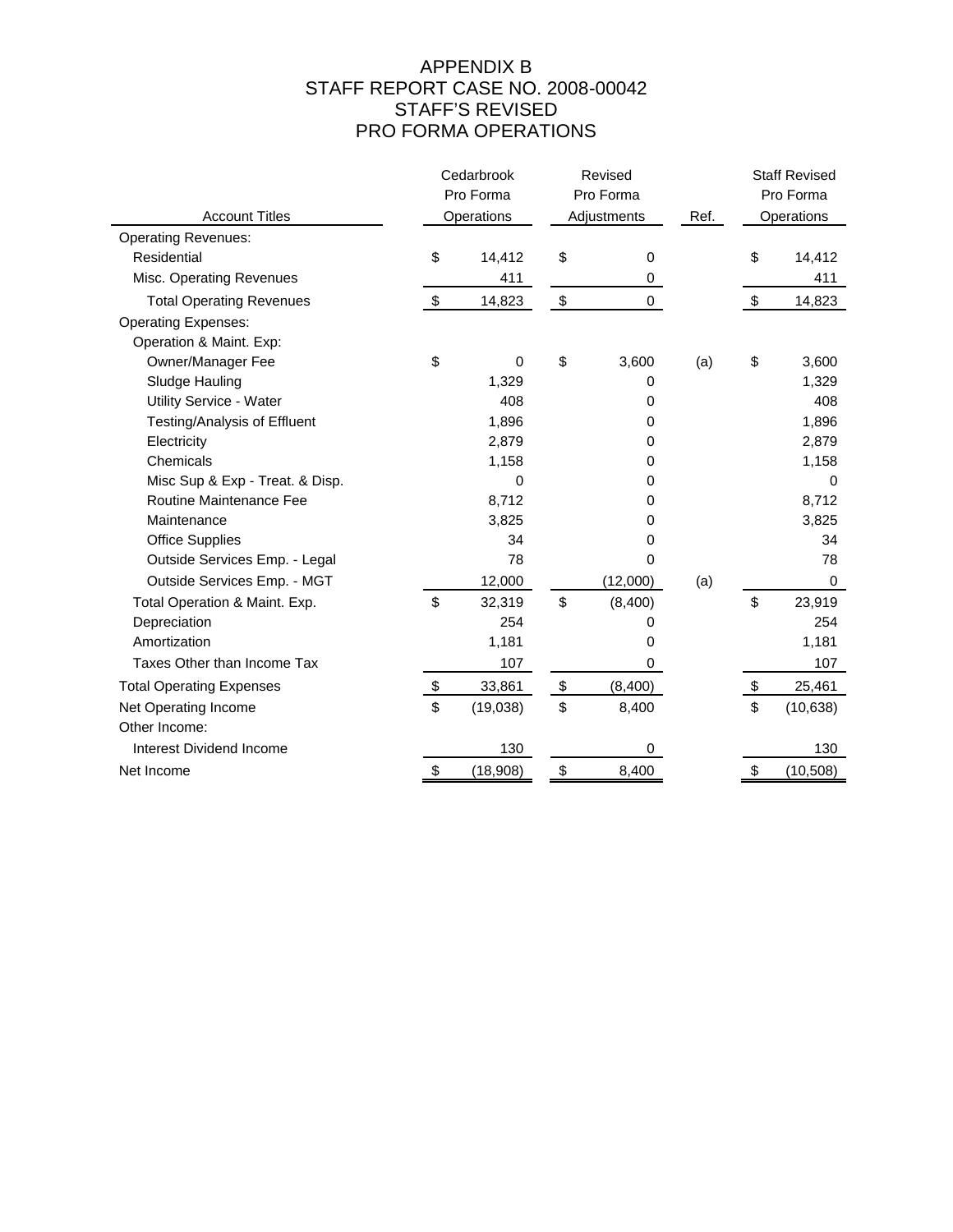# a. Management and Owner/Manager Fees:

In the test period, Cedarbrook paid Covered Bridge Utilities a monthly managerial fee of \$1,000. The contract between Cedarbrook and Covered Bridge Utilities was negotiated between two unaffiliated companies. Covered Bridge and Cedarbrook Utilities, LLC have common ownership, Marty Cogan and Larry Smither. Therefore, if the proposed transfer is approved the compensation paid to Mr. Cogan and Mr. Smither for their management duties will become a less-than-arms-length transaction. At that time Mr. Smither and Mr. Cogan will be entitled to be compensated for their managerial services and will be at liberty to share in any profits from the utility operations.

In a case involving a sewer of comparable size to Cedarbrook the Commission stated that "[w]hile an owner/manager is responsible for overseeing the daily operations of the system and monitoring the ongoing litigation, for a small sewer system such as Shadow Wood that does not constitute full-time employment."<sup>2</sup> In that preceding the utility did not present any convincing evidence to suggest that its operations differ significantly from those of others to require greater administrative oversight and a larger administrative salary. The Commission found that an, owner/manager fee of \$3,600 is consistent with the level of expense awarded other small, privately owned sewer treatment utilities, in that \$3,600 is a reasonable and adequate level of compensation for all appropriate duties performed by management in a normal year of operations.

Since the transfer has yet to be approved there is no documentation to show that Cedarbrook will require greater administrative oversight to support an owner/manager fee larger than the \$3,600 fee the Commission has determined reasonable and adequate. Accordingly, Staff is eliminating the \$12,000 management fee from Cedarbrook's pro forma operations and replacing it with a \$3,600 owner/manager fee.

<sup>&</sup>lt;sup>2</sup> Case No. 2001-00423, The Application of Shadow Wood Subdivision Sewer Service, A Joint Venture of Fourth Avenue Corporation and Long Corporation D/B/A Shadow Wood Subdivision Sewer Service for an Adjustment of Rates Pursuant to the Alternative Rate Filing Procedure for Small Utilities, (Ky. PSC September 6, 2002).